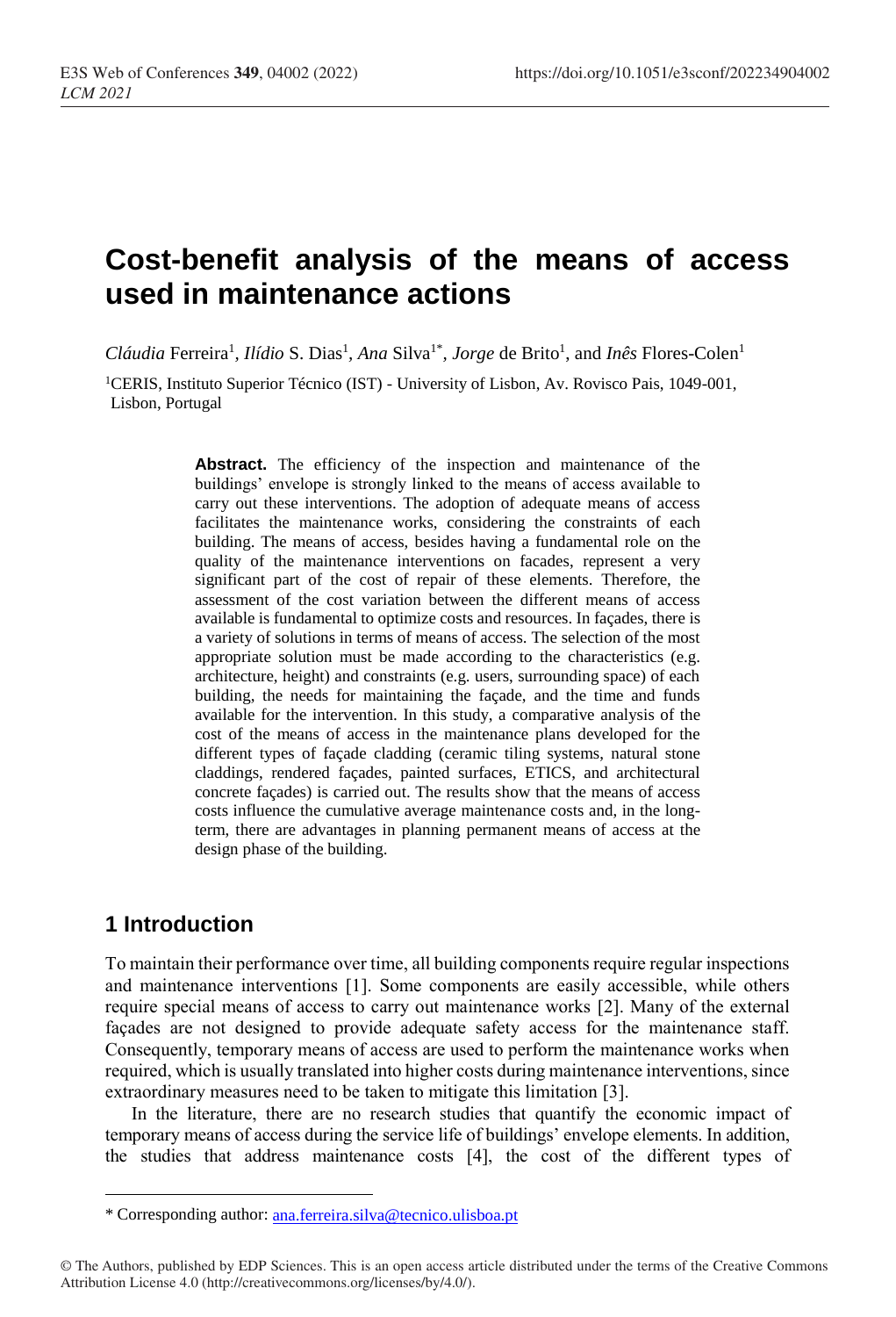inspections/maintenance of buildings [5], or the difference between what is planned and what is spent [6] are very scarce. Concerning accessibility, the studies only suggest that this impact is real and significant to put into practice maintenance strategies during the life cycle. According to the Construction Industry Institute (CII) [7], temporary facilities for access are one of the main categories that influence the indirect construction costs. El-Haram and Horner [8] refer that, to reduce the maintenance costs, the number and/or the duration of the maintenance activities must be reduced, being the accessibility and planning maintenance resources the way to reduce the duration of the maintenance activities. Ferreira et al. [9] refer that the means of access have a strong influence on the maintenance strategies since they correspond to a considerable percentage of the total costs of the maintenance activities, this can be particularly true for natural stone claddings. When this research is extended to the safety field, it is understood that permanent solutions are more expensive than temporary solutions [10]. However, in [10], the exploration stage is not considered. However, from the findings of this study, it is assumed that, when maintenance is really implemented in buildings during the life cycle, there are advantages in choosing the permanent solutions. Its cost is amortized over the years since there are non-predicted expenses with temporary solutions.

In this sense, to optimize the maintenance activities, in this paper, a comparative analysis of the cost of the different temporary means of access in the maintenance plans developed for the different types of façade cladding is carried out. In this study, six temporary means of access are analysed: supported and suspended scaffolds, aerial work platforms (articulated booms, telescopic booms, and scissors lifts), and rope access. In terms of façade claddings, six types are also considered: ceramic tiling systems (CTS), natural stone claddings (NSC), rendered façades (RF), painted surfaces (PS), externa thermal insulation composite systems (ETICS), and architectural concrete façades (ACF). Furthermore, the analysis performed, in this study, is only carried out in terms of cumulative average costs of the maintenance plans. It is assumed that both the impact of the different maintenance activities in the degradation condition, and the time intervals between inspections, are not influenced by the means of access selected. Furthermore, it should be mentioned that this research is valid for current buildings (for both offices and housing buildings) more than one story high.

### **2 Different means of access**

Generically, the means of access can be divided in two types [11]: permanent and temporary access systems. The permanent access systems are usually planned during the design stage and implemented at the construction stage [11]. The main function of these systems is aiding the periodic maintenance of the buildings. In all other situations, temporary access systems are used. Generally, this type of means of access is installed before inspections or maintenance interventions take place and are removed after completion of the actions. The selection of the most appropriate access system should be made according to the characteristics (architecture, height, among others) and constraints of each building (users, surrounding space, among others), the maintenance needs of the façade, and the time and funds available for the intervention. In this study, the means of access most often used in maintenance activities in current buildings are analysed, such as supported and suspended scaffolds, rope access, and aerial work platforms (articulated booms, telescopic booms, and scissors lifts). In the following sections, these means of access are described in more detail.

#### **2.1 Supported scaffolds**

Scaffolding is one of the most used means of access in building maintenance [3]. In a simple way, this mean of access consists of a set of platforms at different levels in parallel to the façade and linked by ladders. The main disadvantages include: the possible damage of the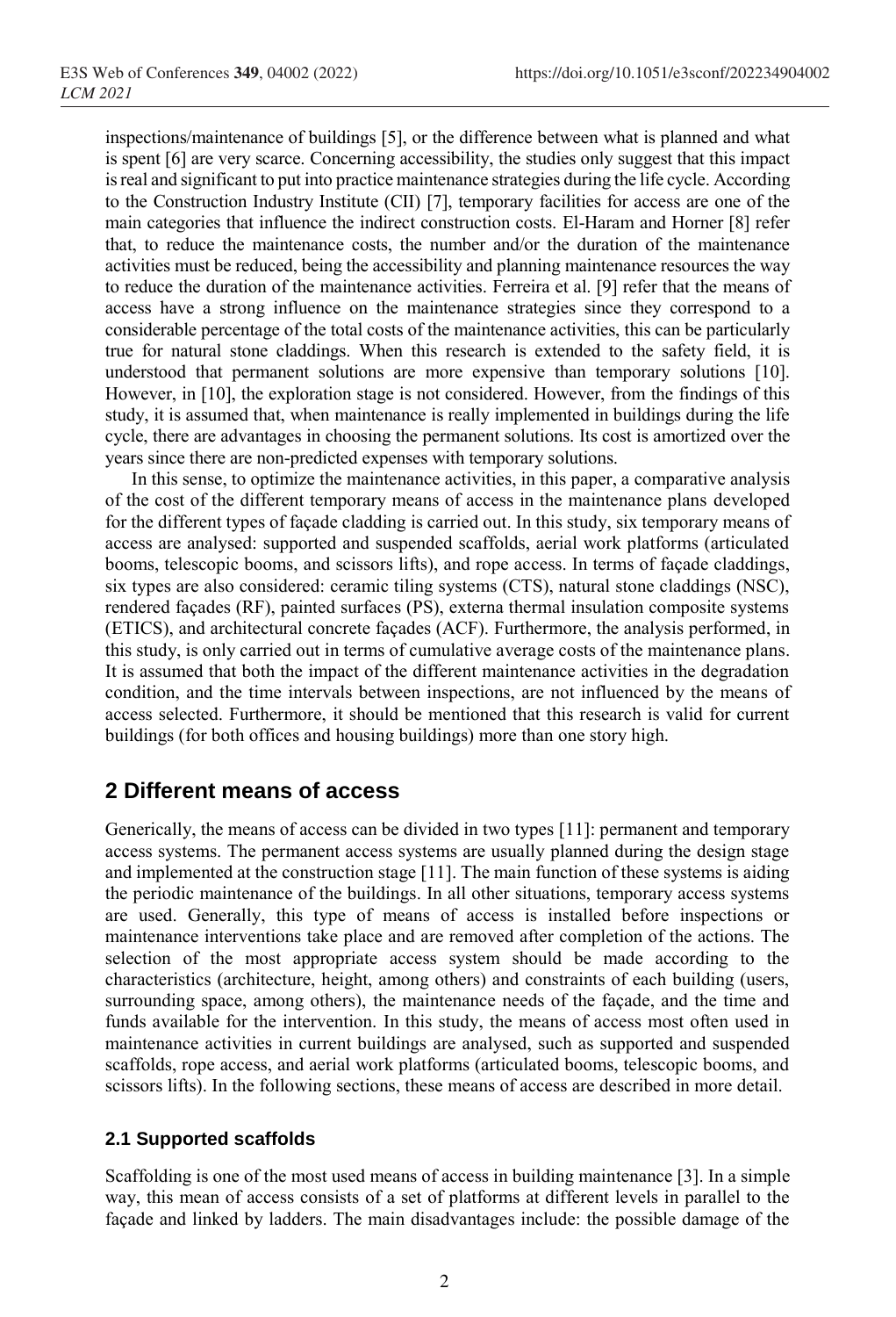surface if the façade does not meet the conditions to place anchorage points that connect the scaffolding to the building structure, to guarantee the safety of the temporary structure [3]; the need of space and suitable ground surrounding the façade to be installed [3]; and a significant impact on the labour cost and construction schedule [12].

#### **2.2 Suspended scaffolds**

Suspended scaffolds consist of a platform, rigging to suspend the platform, a hoist to move it up and down, and an anchor for the suspension ropes [13]. The selection of this mean of access should consider the weather conditions, namely the action of the wind, and the geometry of the roof. Compared to scaffolding, this equipment has shorter assembly and disassembly times, enabling access to facades where there are restrictions at the soil level. It has a good carrying capacity for people and materials needed for maintenance, but it has access limitations due to complex architectures and saliences [2].

#### **2.3 Rope access**

The rope access allows easy access to all points of the façade, as well as quick installation, using little equipment compared to other means of access [3, 14]. Additionally, the technique has a reduced visual impact on the building and does not need to damage the cladding to work on the façade [14]. Regarding the disadvantages, the adoption of this technique requires specific training of the worker [14] and it is uncomfortable for long-term work [2]. Good weather conditions should be assured during the intervention on the façade. This technique is mainly used for light maintenance actions and surveying [3].

#### **2.4 Aerial work platforms**

There is a wide variety of aerial work platforms, but the most common are: articulating booms; telescopic booms; and scissor lifts. These means of access are normally used in occasional and short-term works and are only adequate to maintenance operations in lowmedium-height buildings, since the reach of the aerial work platforms is reduced when compared with the other means of access (approximately, 20 m to articulating and telescopic booms, and 10 m to scissor lifts).

### **3 Comparative analysis**

In this study, a comparative analysis of the cumulative average maintenance costs of different means of access, for different façade claddings (CTS, NSC, RF, PS, ETICS, and ACF) and maintenance strategies, is carried out. These six cladding systems correspond to the most current types of claddings [15, 16]. The costs of materials, equipment, and labour for maintenance activities (cleaning operations, minor interventions, and total replacement) are the same. In this study, four maintenance strategies are analysed:

• MS1 - includes only the total replacement of the façade. It is applied to the six claddings;

• MS2 - combination of total replacement and minor interventions. It is only applied to five claddings. It is assumed that MS2 is not applied to PS;

• MS3 - combination of total replacement, minor interventions, and cleaning actions. It is only applied to five claddings. It is assumed that MS3 is not applied to PS;

• MS4 - combination of total replacement and cleaning actions. It is only applied to PS.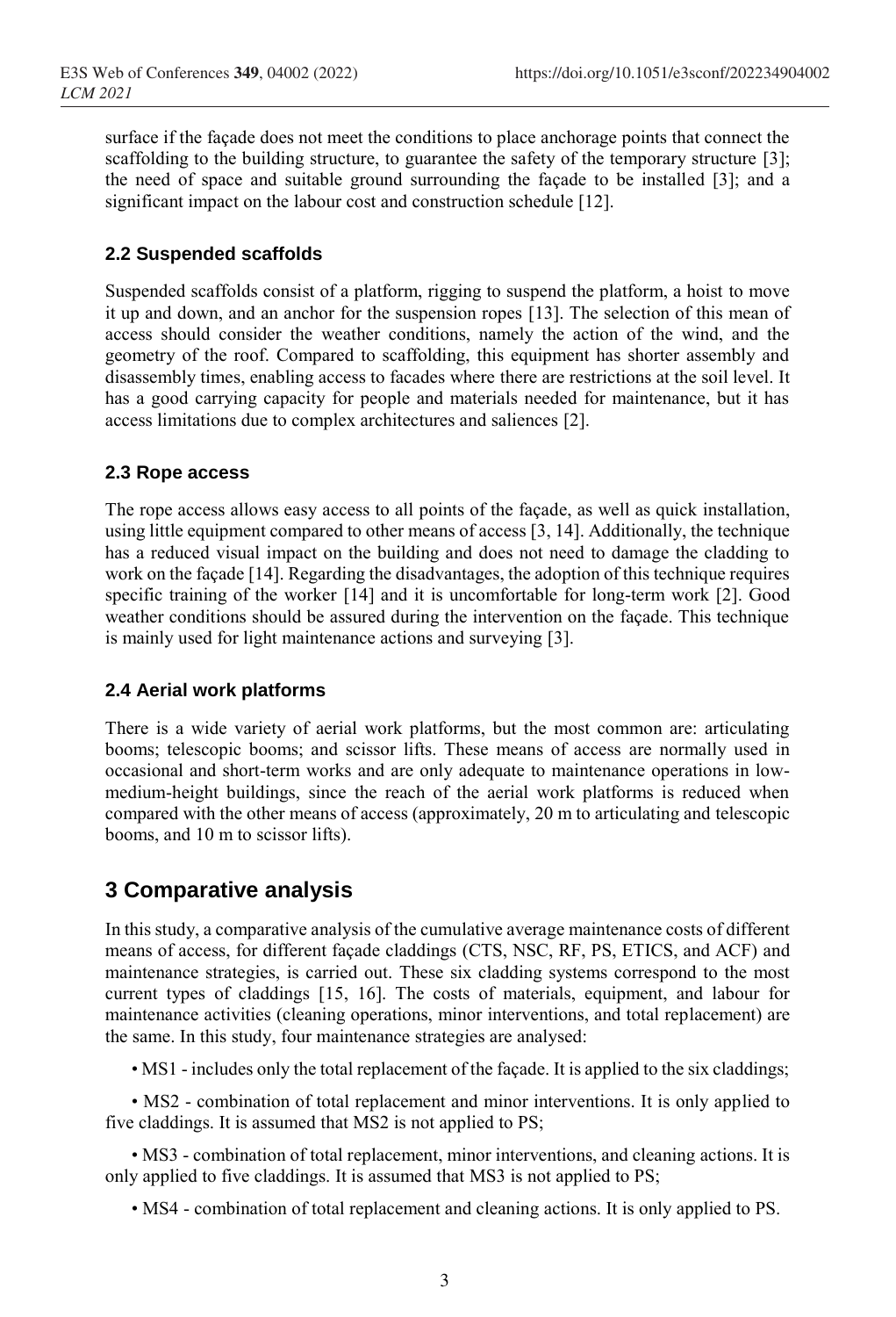Since the maintenance of buildings' envelope elements is not fully implemented in society, MS1 represents the maintenance strategy most frequently practiced by stakeholders [17]. The consideration of minor interventions in MS2 intends to illustrate that small repair works can increase the performance and durability of the building elements [18]. The purpose of the cleaning operations in MS3 is to analyse the impact of the most popular maintenance action (easier and more economical) in building elements [19]. MS4 is a particular case of MS3 since minor interventions are not carried out in PS [20].

For CTS, NSC, RF, ETICS, and ACF, the following means of access are analysed: supported and suspended scaffolds, aerial work platforms (articulating booms, telescopic booms, and scissors lifts), rope access, and, finally, the situation in which maintenance activities can be carried out safely without the need for additional means of access is also analysed. Regarding the maintenance strategies, four situations are analysed: MS1, MS2, MS3 and MS3\*. In other words, in MS3, cleaning operations, minor interventions, and replacement are carried out using the same type of means of access; in MS3\*, it is assumed that cleaning operations are always carried out by rope access and that, for the remaining interventions, the type of means of access used varies. For these façade claddings, it is assumed that rope access is only suitable for cleaning operations. Unlike the other façade claddings, for PS, only two maintenance strategies are analysed: MS1 and MS4. For this type of façade cladding, the rope access, in addition to being suitable for cleaning operations, is also suitable for the replacement of the cladding.

The cumulative maintenance costs of a building component, *C*, over time are given by Equation (1), and correspond to the sum of the costs related with inspections, ∑*Cinspection,t*, and other maintenance activities, ∑*Cmaintenance,t*. Since the maintenance needs of building components of the same type are different due to the variability of the degradation process, the maintenance costs are presented in terms of cumulative average costs. In this study, a time horizon, *th*, of 150 years is considered. A long-term horizon is used in order to guarantee that a considerable percentage of the Monte Carlo simulation samples reach the end of the service life, in the more durable cladding systems, allowing decreasing the uncertainty of the analysis. To contemplate future investments, Equations (2) and (3) are used to compute the net present value of the inspection and maintenance activities [21].

| $C = \sum C_{inspection, t} + \sum C_{maintenate, t}$                    | (1) |
|--------------------------------------------------------------------------|-----|
| $C_{\text{inspection},t} = \sum_{l} C_{\text{inspection}} / (l + v)^{t}$ | (2) |
| $C_{maintenance, t} = \sum \int C_{maintenance} / (1 + v)^{t}$           | (3) |

where *Cinspection* and *Cmaintenance* are the inspection and maintenance activity costs (Tables 1 and 2), respectively, and *υ* the real discount rate (a real discount rate of 6% is adopted [22]).

The costs of different maintenance activities (Table 1) are adapted from the literature [23]. Since the cost of the maintenance activities varies according to the materials applied, the following assumptions are adopted: CTS - sandstone tiles; NSC - *Alpinina* stone; RF current cementitious-based render; PS - paint based on acrylic polymers; ETICS - expanded polystyrene boards as thermal insulation material and acrylic-based coat as finishing material; and ACF - façade cast in situ with thickness of 25 cm and a smooth texture without paint. The costs of the different means of access analysed (Table 2) are the average costs in Portugal, which were obtained through consultation with companies in this area of expertise from May to July 2020. As a case study, it was assumed that the equipment would be needed to intervene in a  $250 \text{ m}^2$  façade cladding.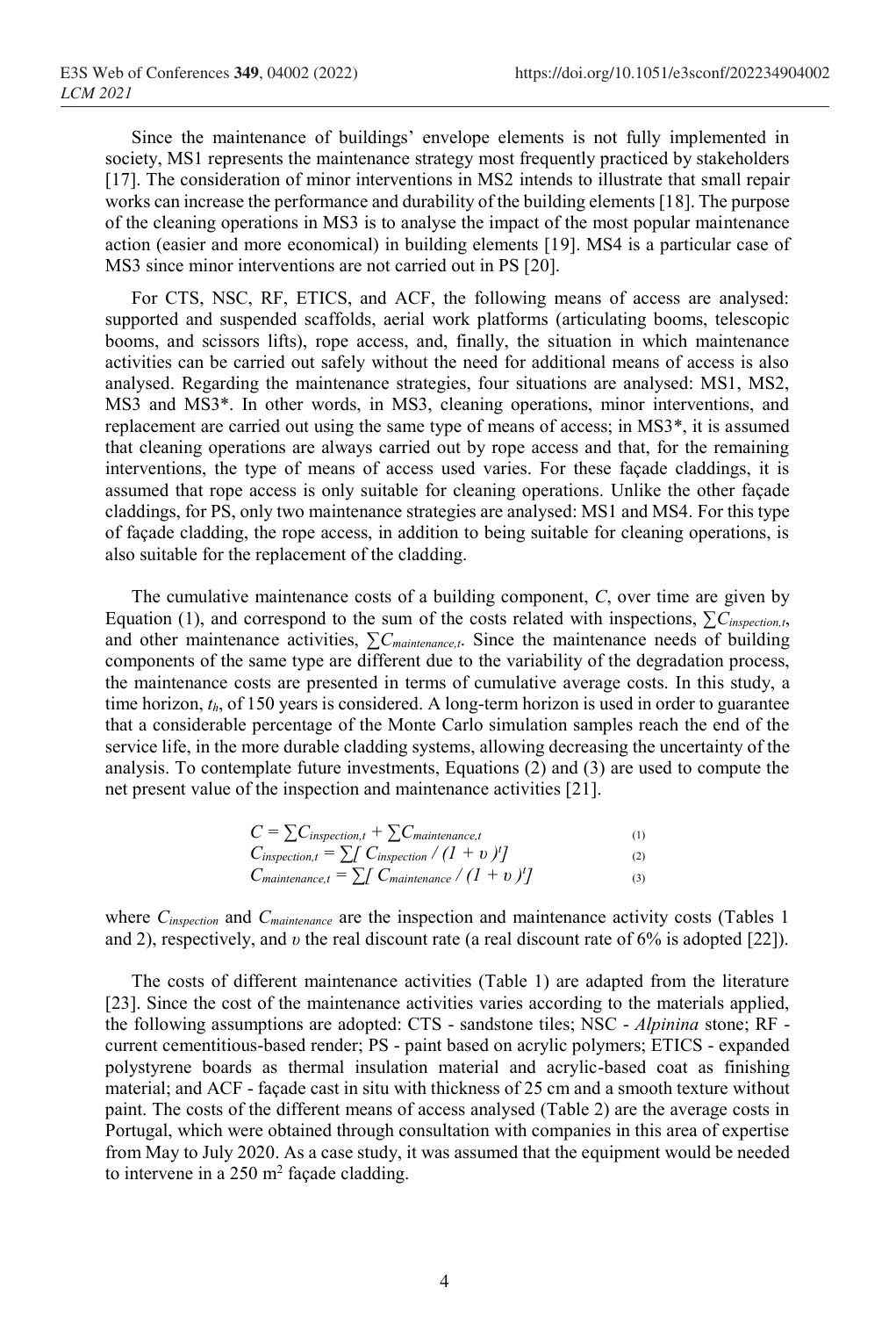| Costs $(\epsilon/m^2)$ | CTS   | NSC    | RF    | PS             | ETICS | ACF   |
|------------------------|-------|--------|-------|----------------|-------|-------|
| Inspection             | .02   |        |       |                |       |       |
| Cleaning operations    | 17.28 | 21.17  | 16.68 | .6.68          | 16.68 | 16.98 |
| Minor interventions    | 55.57 | 58.60  | 24.48 | $\overline{a}$ | 47.93 | 74.55 |
| Total replacement      | 58.65 | 139.31 | 26.48 | 20.18          | 85.78 | 96.28 |

**Table 1.** Costs of the inspection and maintenance activities without the costs of the means of access.

**Table 2.** Costs of the different means of access

| <b>Means</b> of                                                              |                       |                            | Aerial work platform    |                               | Rope<br>access |      |
|------------------------------------------------------------------------------|-----------------------|----------------------------|-------------------------|-------------------------------|----------------|------|
| <b>Supported</b><br>scaffolds<br>access                                      | Articulating<br>booms | <b>Telescopic</b><br>booms | <b>Scissor</b><br>lifts | <b>Suspended</b><br>scaffolds |                |      |
| Costs<br>$(\text{\ensuremath{\mathbb{E}}}/\text{\ensuremath{\mathbf{m}}}^2)$ | 10.20                 | 8.13                       | 11.84                   | 10.58                         | 4.68           | 2.12 |

In Figs. 1-5, the cumulative average maintenance costs (including inspection costs) for CTS, NSC, RF, ETICS and ACF, respectively, related to year 0, obtained for the four situations and for the different means of access are compared. For a 150-year time horizon and a real discount rate of 6%, the cost associated with the inspection are 5.39  $\epsilon/m^2$  (time interval between inspections of 3 years) for RF and ETICS, 3.92  $\epsilon/m^2$  (time interval between inspections of 4 years) for CTS and ACF, and 3.04  $\epsilon/m^2$  (time interval between inspections of 5 years) for NSC. Still, in Figs 1-5, for both MS3 and MS3\*, the cumulative average maintenance costs, for the situation without means of access, is the same, since specific access equipment are not needed.



**Fig. 1.** Comparison of the cumulative average maintenance costs (including the inspection costs) for CTS, for different maintenance strategies and means of access, for a time horizon of 150 years.



**Fig. 2.** Comparison of the cumulative average maintenance costs (including the inspection costs) for NSC, for different maintenance strategies and means of access, for a time horizon of 150 years.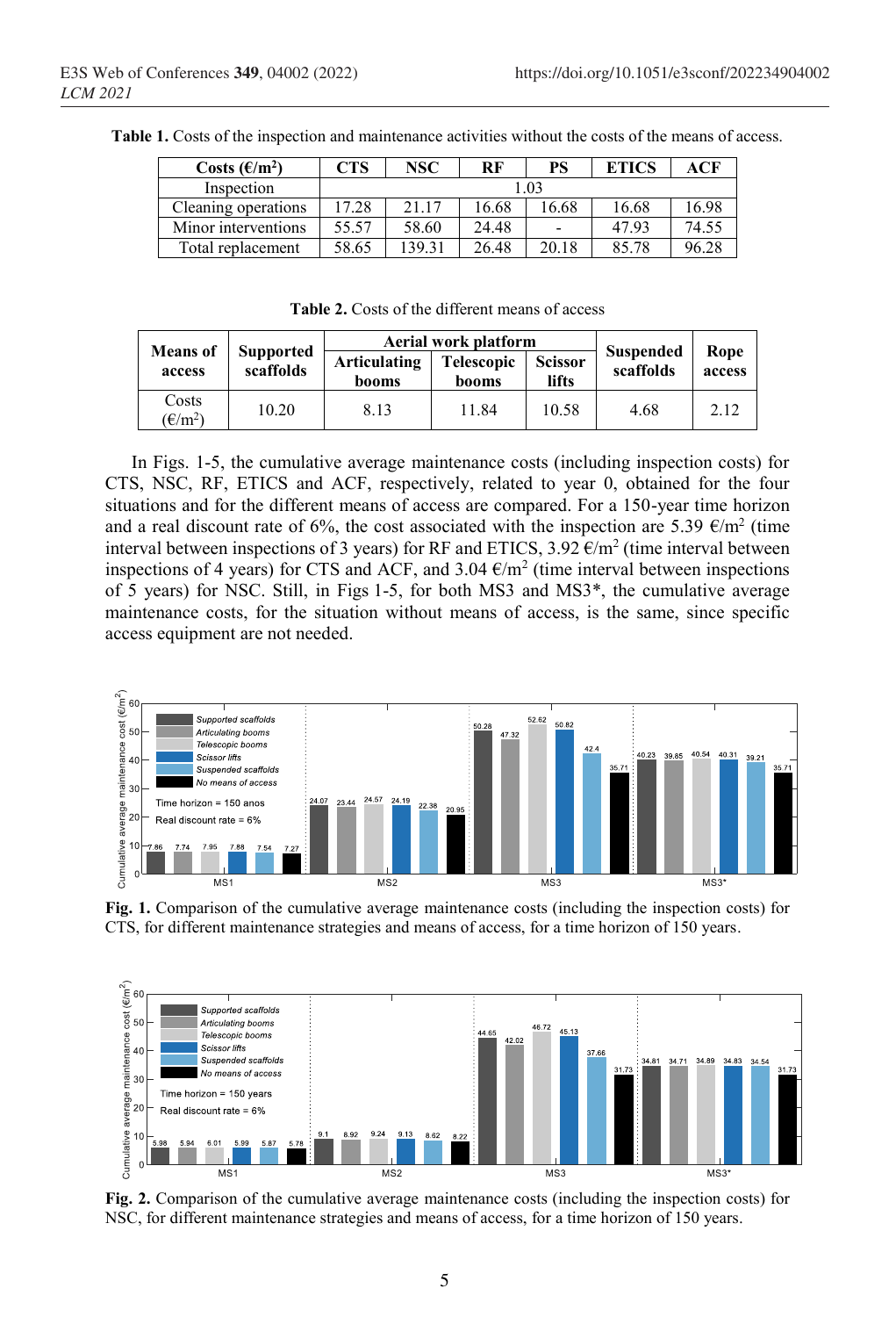

**Fig. 3.** Comparison of the cumulative average maintenance costs (including the inspection costs) for RF, for different maintenance strategies and means of access, for a time horizon of 150 years.



**Fig. 4.** Comparison of the cumulative average maintenance costs (including the inspection costs) for ETICS, for different maintenance strategies and means of access, for a time horizon of 150 years.



**Fig. 5.** Comparison of the cumulative average maintenance costs (including the inspection costs) for ACF, for different maintenance strategies and means of access, for a time horizon of 150 years.

For PS, the cumulative average maintenance costs (including inspection costs) for the different means of access are presented in Fig. 6. For a 150-year time horizon and a real discount rate of 6%, the cost associated with the inspection is 8.33  $\epsilon/m^2$  (time interval between inspections of 2 years).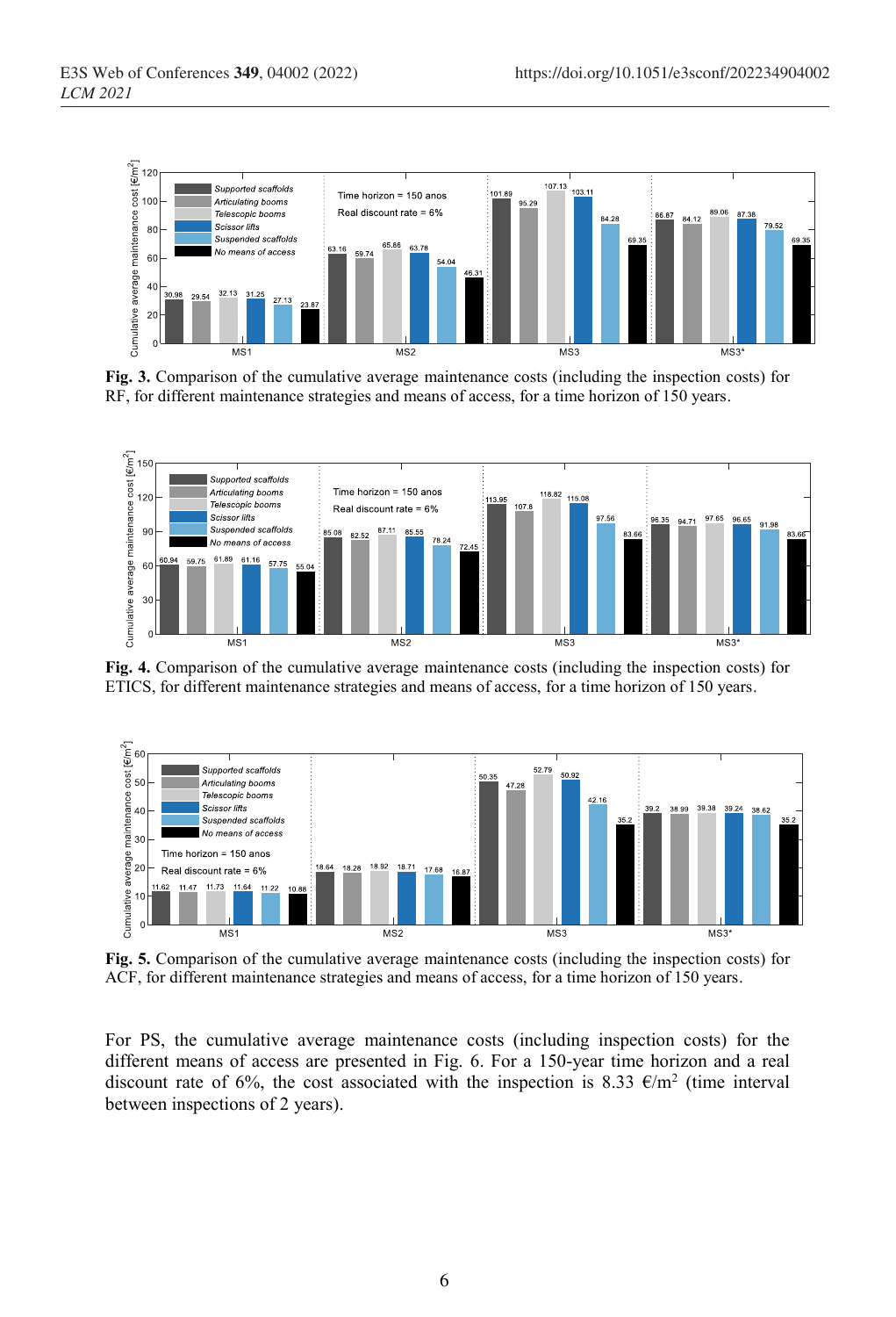

**Fig. 6.** Comparison of the cumulative average maintenance costs (including the inspection costs) for PS, for different maintenance strategies and means of access, for a time horizon of 150 years

In global terms, there is a direct relationship between cumulative average maintenance costs and the unit cost of the means of access (Table 2). In relation to other means of access, in the situation where maintenance actions can be carried out without the use of specific access equipment, the cumulative average maintenance cost shows a reduction from 10% (for NSC) to 26% (for PS). Crossing these results with the service life and the number of interventions [24], as expected, there is a direct relationship between the cumulative average maintenance cost and the number of interventions that the cladding is subjected to over the time horizon. In other words, the reduction in the cumulative average maintenance cost in MS3 is higher than in MS2 or MS1. It is also found that the use of rope access to carry out cleaning operations leads to an average reduction of 20% in cumulative average maintenance costs for CTS, NSC and ACF and 15% for RF and ETICS.

# **4 Conclusions**

Ensuring the performance of inspections, maintenance and/or repair works requires time and effort. Therefore, when necessary, the selection of the adequate mean of access is fundamental to reduce both the time and effort required for those tasks. The costs of means of access vary between 2.12  $\epsilon/m^2$  (rope access) to 11.84  $\epsilon/m^2$  (telescopic boom) and, from the analysis, it appears that, for any means of access, there is an increase in the cumulative average maintenance cost with the increase in the complexity of maintenance strategies. In addition, it is observed, as expected, that the lowest cumulative average maintenance costs occur for the most economical means of access, leading to an average reduction of 10% to 26% of cumulative average maintenance costs when compared to other means of access (compared to supported scaffolds, leads to an average reduction of 11% to 32%). For the situations where the use of means of access is essential, the results suggest that rope access (in the case of cleaning operations and replacement of the coating by painting) and/or suspended scaffolds (for other types of maintenance work) are the best alternatives (compared to supported scaffolds, they lead to an average reduction of 5% to 21%). The use of rope access to carry out cleaning operations has a significant impact on cumulative average maintenance costs. For the 150-year time horizon, there is an average reduction of 15% to 20%. For the other means of access, compared to supported scaffolds, the articulating booms leads to an average reduction of 2% to 6%, the telescopic booms to an average increase of 2% to 5% and the scissor lifts at an average increase of 1%. This study was carried out for a fixed discount rate and time horizon. The variation in these two variables has little influence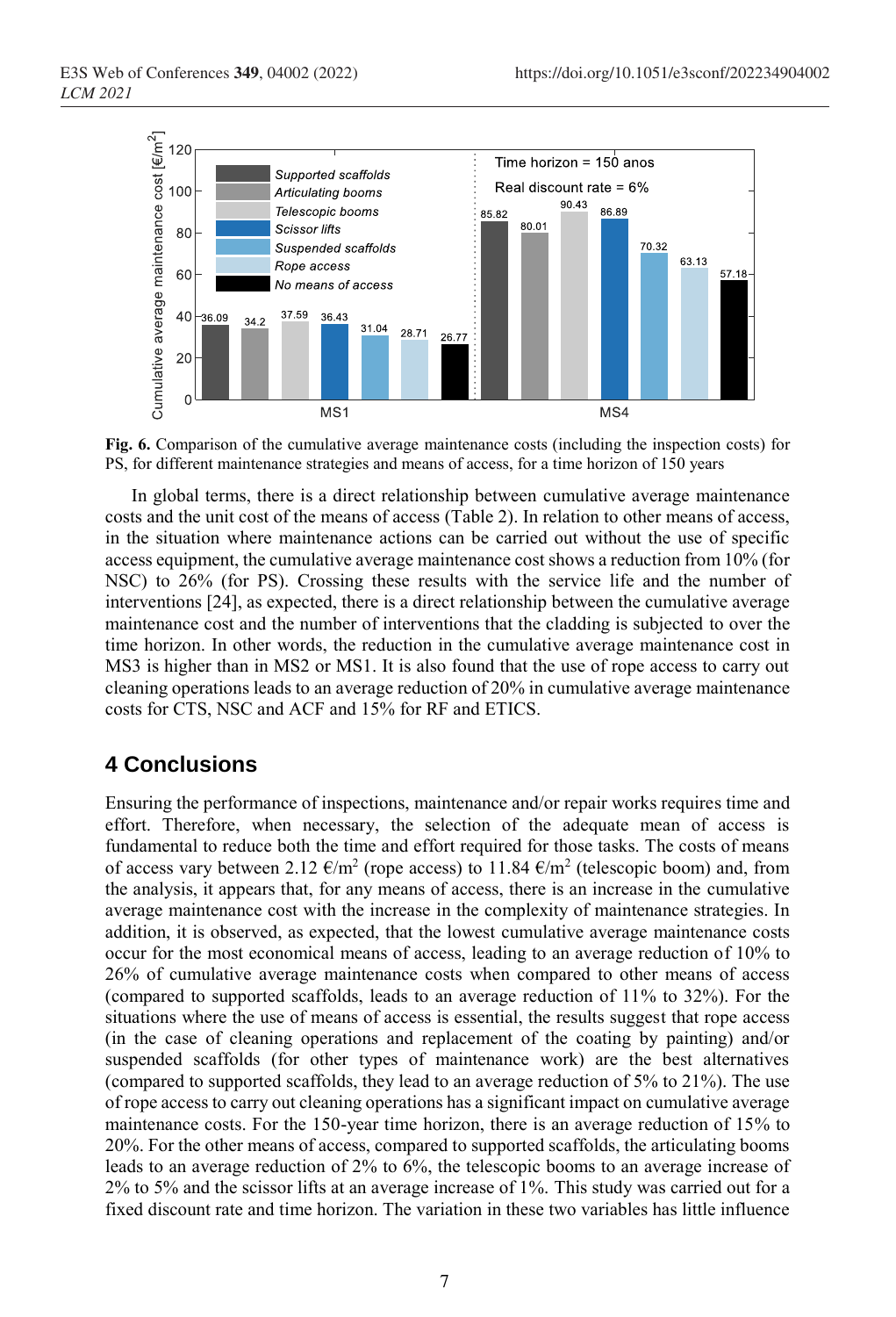in the results. In other words, the cumulative average maintenance costs will be different, but the conclusion will be the same. The results obtained in this study are relevant for the stateof-the-art in maintenance of buildings' envelope elements. The maintenance of buildings' envelope elements is often neglected because it is considered an expensive and non-priority activity. These results reveal that with some planning the maintenance costs can be reduced. Furthermore, it also shows the need for research in this field.

**Acknowledgement**. The authors gratefully acknowledge the support of CERIS Research Centre (Instituto Superior Técnico - University of Lisbon) and Portuguese Foundation for Science and Technology (FCT) through project BestMaintenance-LowerRisks (PTDC/ECI-CON/29286/2017).

# **References**

- 1. N. de Silva, M. Ranasinghe, C.R. de Silva, Risk factors affecting building maintenance under tropical conditions, J. Financial Manag. Prop. Constr., **17**, 235-252 (2012)
- 2. E. Cardini, E.C. Sohn, *Above and Beyond: Access techniques for the assessment of buildings and structures*, in Proceedings of the AEI 2013: Building Solutions for Architectural Engineering, Pennsylvania, USA (2013)
- 3. B.M. Kamya, *Industrial rope access approach in the inspection and maintenance management of bridges*, in Proceeding of the 5th International Conference on Bridge Management, Surrey, UK (2005)
- 4. K.B. Marais, J.H. Saleh, Beyond its cost, the value of maintenance: An analytical framework for capturing its net present value, Reliab. Eng. Syst. Saf., **94**, (2009)
- 5. R. Grosso, U Mecca, G. Moglia, F. Prizzon, M. Rebaudengo, Collecting built environment information using UAVs: Time and applicability in building inspection activities. Sustainability, **12**, (2017)
- 6. M. Rebaudengo, P. Piantanida, *Maintenance of building: Italian examples of deviations between planned and incurred costs*, in Proceeding of the 2nd International Conference on Reliability Engineering, Milan, Italy, (2017)
- 7. Construction Industry Institute. Available online: [https://www.construction](https://www.construction-institute.org/resources/knowledgebase/knowledge-areas/project-controls/topics/rt-282)[institute.org/resources/knowledgebase/knowledge-areas/project-controls/topics/rt-282](https://www.construction-institute.org/resources/knowledgebase/knowledge-areas/project-controls/topics/rt-282) (accessed on 10 February 2022)
- 8. M.A. El-Haram, M.W. Horner, Factors affecting housing maintenance cost. J. Qual. Maint. Eng., **8**, (2002)
- 9. C. Ferreira, A. Silva, J. de Brito, I.S. Dias, I. Flores-Colen, Definition of a conditionbased model for natural stone claddings, J. Build. Eng., **33**, (2021)
- 10. S. Rajendran, J. Gambatese, J. Risk and financial impacts of prevention through design solutions. Pract. Period. Struct. Des. Constr., **18**, (2013)
- 11. Y.L. Chew, Maintainability of facilities: green FM for building professionals, Scientific Publishing Company (2016)
- 12. K. Kim, J. Teizer, Automatic design and planning of scaffolding systems using building information modeling, Adv. Eng. Inform., **28**, 66-80 (2014)
- 13. E. Dogan, M.A. Yurdusev, S.A. Yildizel, G. Calis, Investigation of scaffolding accident in a construction site: A case study analysis, Eng. Fail. Anal., **120** (2021)
- 14. K. Stay, Rope access for inspection, testing and maintenance of industrial structures, J. Prot. Coat. Linings, **35**, 44-48 (2018)